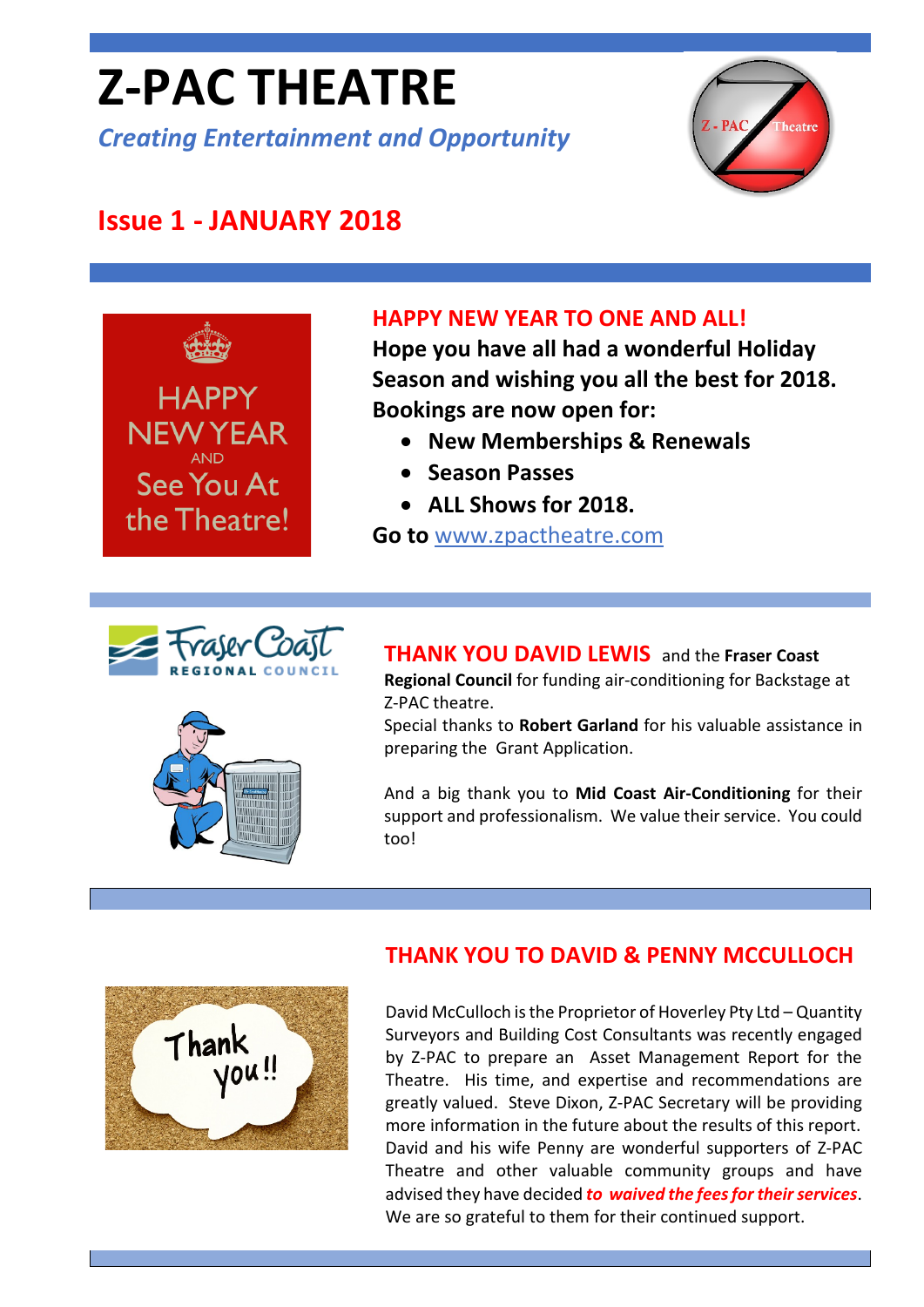

### **COUNTRY ROCK BLUES CLUB**

Kicks off again for 2018 with their first weekly club night on January 14th, from 6pm. Everyone welcome to attend. Weekly Club nights are FREE for members; \$5 for Visitors.

## **Club Nights Every Sunday 6pm Concert Dates for the year are:**

- March 11
- May 13
- July 8
- August 12
- October 14

Concerts run from 1pm-6pm and feature guest artists along with our local club members.



## **Fund-Raise \$1,000's of dollars for your Not-For-Profit Group**

In 2018, Z-PAC Theatre helped other local Not for Profit groups Raise over \$5,000 for their groups by way of special Z-PAC Theatre Preview Nights exclusively for your group. We already have bookings for 2018 however, opportunities still exist so contact Liane Mills for more information.



# **Z-PAC AGM - 7pm MARCH 7th**

All Members and Supporters are invited to the Z-PAC 2018 AGM. During this interesting evening, your elected Committee Members will present their reports for 2017, after which time the new Committee will be elected and Life Membership Nominations announced.

Nomination forms for committee positions are available on our website and must be received by the Secretary by February 16<sup>th</sup>.

Hope to see you at the AGM!